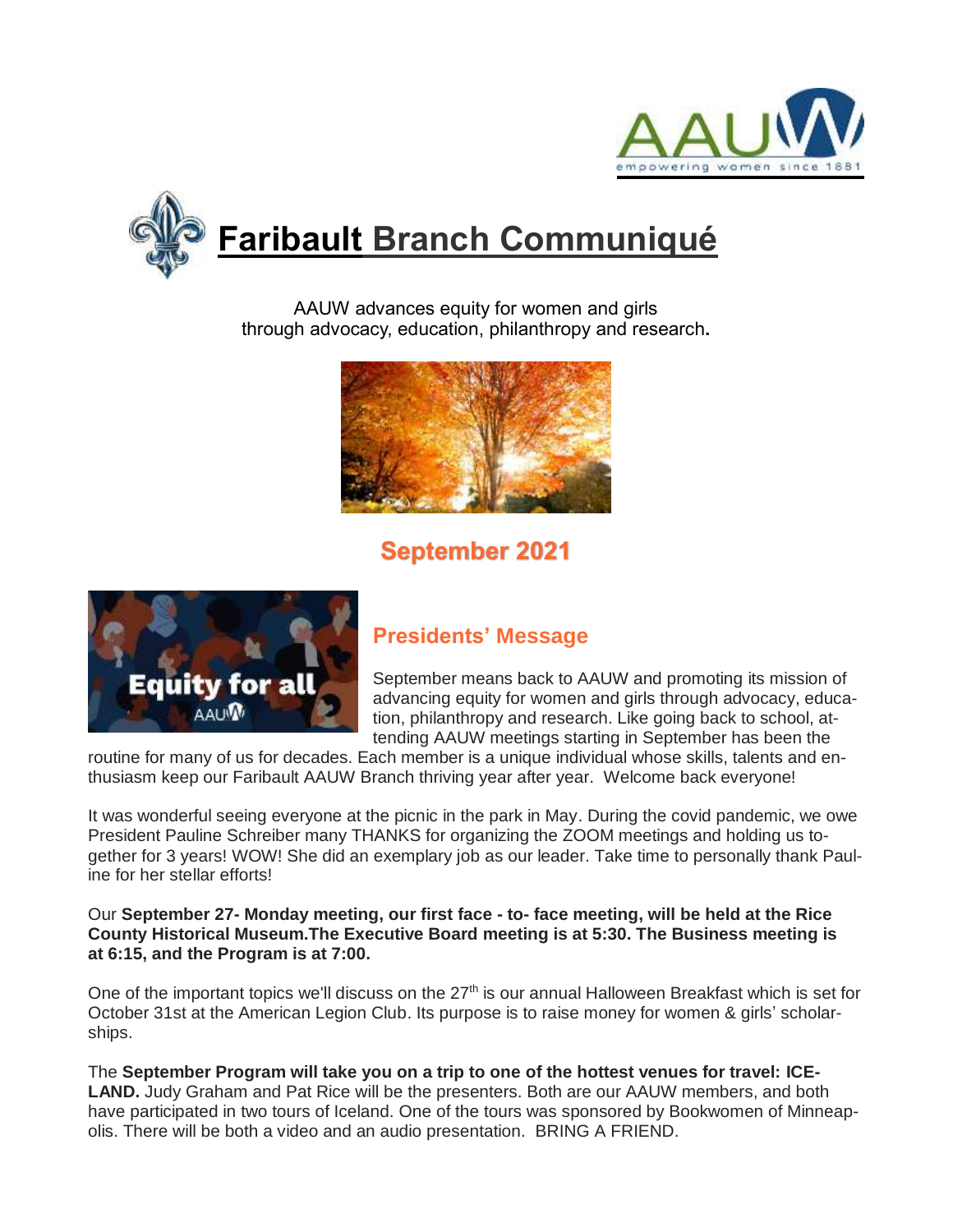The Program Committee members are Chairwoman-Mary Niermann, members Pauline Shreiber, Gloria Olson, Betty Harmsen & Barb Dubbels. They have planned a great list of presentations for this year. Look in your yearbook for the complete list.

September is a super time to bring a prospective member to our programs. If you have someone in mind, get the information to Kathy Larson, our Membership Chairwoman. Put your thinking caps on and identify friends, colleagues, relatives who might like to join.

Sue Olson will plan BIRTHDAY nights this year. She needs all our birthdays so we can celebrate YOU for your SPECIAL DAY. It is nice to have dinner out with friends! Thanks, Sue, for planning this. A sign up sheet will be available.

See you at our Monday, September 27 AAUW meeting. We will enjoy the camaraderie of our members! Your *Co-Presidents: Kathy Larson & Pat Rice*

## **An Invitation from Betty Harmsen**

AAUW members are invited to attend this Faribault Foundation event.

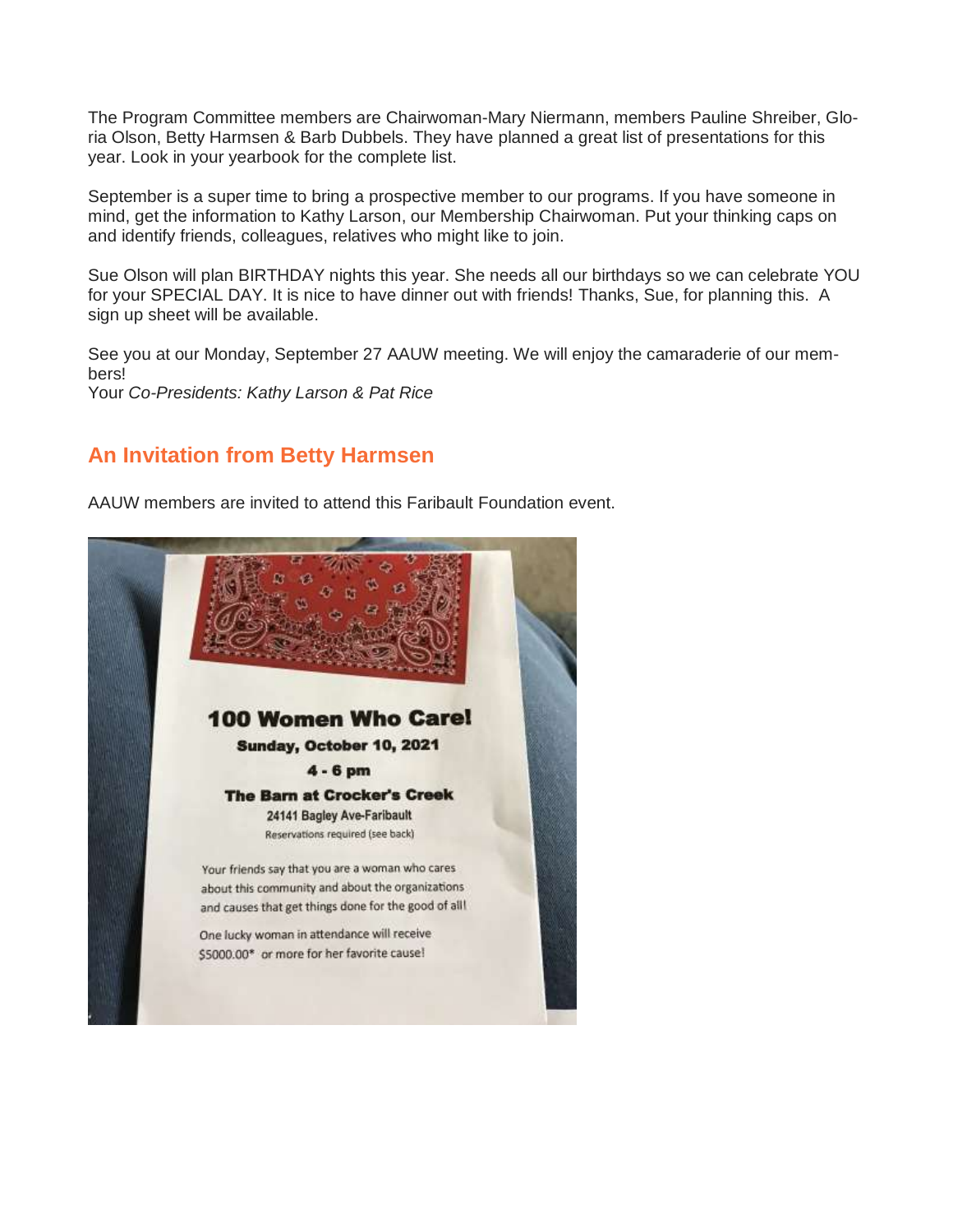



**Treasurer's Report**

The savings and checking accounts have been combined into only one checking account. No interest was being received on the account, and going forward this will simplify book work. The current balance is \$4,785.37



## **Book Club**

The AAUW Book Club was delighted to have a meeting in person after months of ZOOM meetings. 13 of us gathered at Kathy Kasten's home in Northfield for our first in-person meeting.

*Friends and Strangers* by J. Courtney Sullivan was last month's selection. This month's choice is *The Giver of Stars* by Jojo Moyes.

We will meet the third Thursday of the month, September 16 at 2pm at Barb's. This will be our new meeting time.....the third Thursdays of each month. *Barb Dubbels*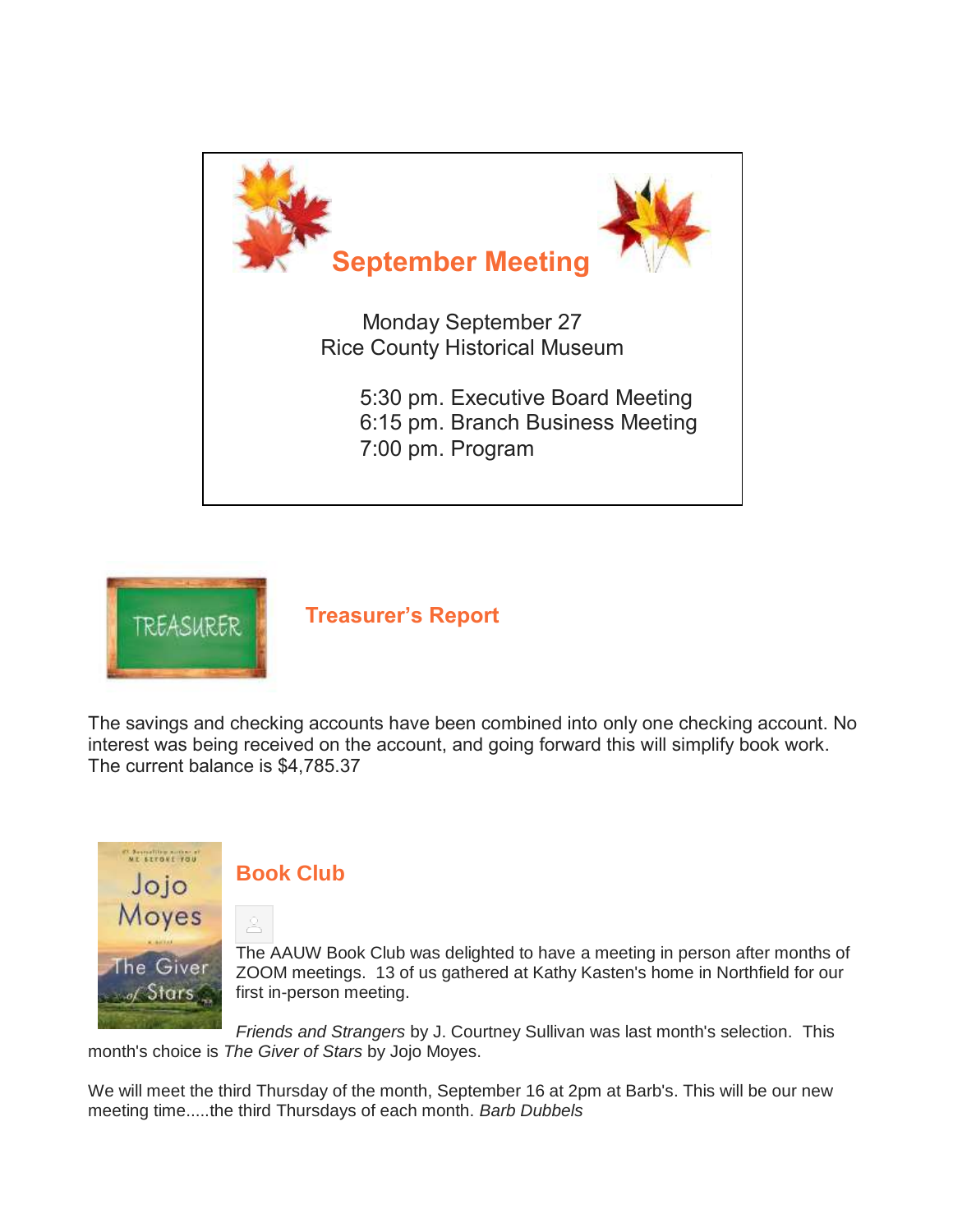

Please think of inviting someone to our September 27th Monday meeting. The program on ICELAND should be an interesting travel program. After being isolated since the Covid Pandemic, seeing others & enjoying a "special Iceland trip" will be a wellness treat for all of us. Let me know if anyone wants information about becoming an AAUW member. Thank You, *Kathy Larson Membership Vice- president (332 - 2525 )* ( kathy [hilgerslarson@gmail.com\)](mailto:hilgerslarson@gmail.com)

## **A Reminder**

**Hello all A. A. U. W. GALS.THANK YOU to all our members for sending in your AAUW DUES for 2021-2022.**

Julie Olson has received about half of our members' dues .

If you haven't sent in your dues - just a **REMINDER** to please send your dues to: **Julie Olson 2815 Village Drive Faribault, MN 55021-2259**

Julie needs to send them in by June 30, 2021.

**Dues are \$81.00 renewal membership or \$50.00 for a new . membership. We can accomplish so much together .**

Pat Rice & I have already been planning for successful, in-person meetings for our Faribault AAUW Branch. It will be so great to see each other, work on projects together and have enjoyable meetings!

#### **THANKS AGAIN FOR YOUR COOPERATION** .

*Bye for now, Kathy Larson (Co-President )*





### **Social Time**

I've been waiting for safer times so we could start our monthly coffees again at Crack of Dawn and the quarterly birthday celebrations. I honestly don't know if we should consider this or not yet? Please give me some feedback and if you've never sent me your birthday include that too (no need for the year!).

I haven't forgotten about this, *Sue Olson*